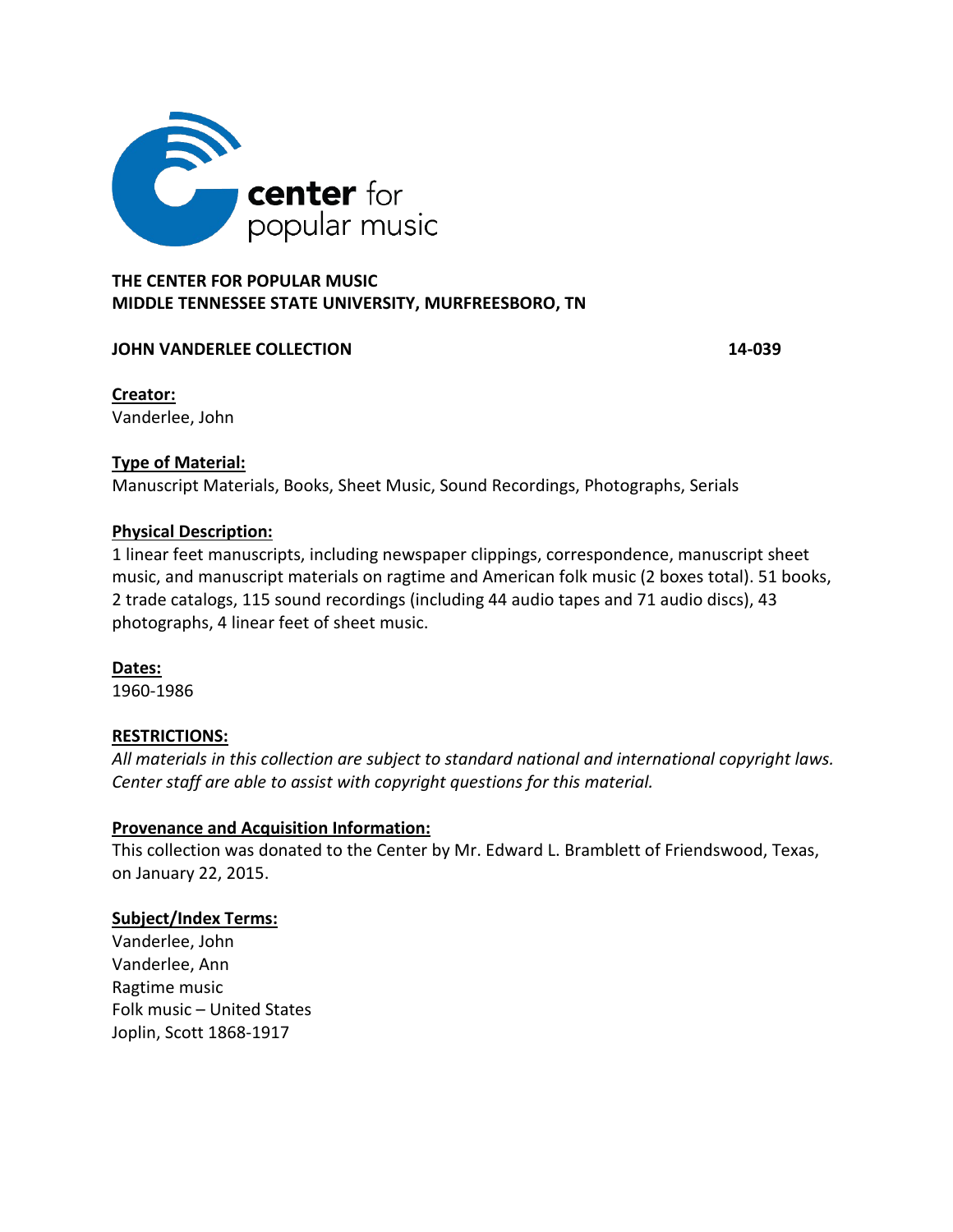### **Agency History/Biographical Sketch:**

John Vanderlee, originally from Omaha, Nebraska, was a ragtime pianist and enthusiast. He and his wife, Ann Vanderlee, traveled around Texas and Oklahoma, performing and researching ragtime music. The research of John and Ann Vanderlee, which includes the history of ragtime music and the lives of its early composers, was assembled into a series of essays by Anna C. Leahy, which is included in this collection.

#### **Scope and Content:**

This collection consists of the research of John and Ann Vanderlee, compiled by Anna C. Leahy, as well as scripts for narrated ragtime and American folk music programs. John and Ann Vanderlee performed these programs across Texas and Oklahoma in an effort to showcase and preserve "classic ragtime." Most of the information presented in the scripts for the narrated programs is summarized by the essays compiled by Anna C. Leahy. The manuscript papers consist of handwritten notes, newspaper and magazine clippings, photographs, and manuscript music.

Also included in the collection are books, trade catalogs, serials, and sound recordings related to the lives of John and Ann Vanderlee, ragtime music, and the lives of ragtime composers.

#### **Collection Contents (Folder/Box List):**

2 boxes total.

|       | Box # Folder #      | <b>Description</b>                                            |
|-------|---------------------|---------------------------------------------------------------|
| Box 1 |                     | <b>Manuscripts</b>                                            |
|       | Folder 1            | Research of John and Ann Vanderlee, Compiled by Anna C. Leahy |
|       | Folder 2            | Ragtime Program Narration                                     |
|       | Folder 3            | American Folk Music Program Narration                         |
|       | Folder 4            | Program Set Lists                                             |
|       | Folder 5            | <b>Manuscript Sheet Music</b>                                 |
|       | Folder <sub>6</sub> | Music - Educational Materials                                 |
|       | Folder <sub>7</sub> | Inventories of Sheet Music/Sound Recordings                   |
|       | Folder <sub>8</sub> | <b>Trade Catalogs</b>                                         |
|       | Folder 9            | <b>Personal Notes</b>                                         |
|       | Folder 10           | Correspondence                                                |
|       | Folder 11           | Newspaper/Magazine Clippings                                  |
|       | Folder 12           | Rag Times Newsletter                                          |
| Box 2 |                     |                                                               |
|       | Folder 1            | "Texarkana Literature"                                        |
|       | Folder 2            | Photographs - "Comanche Peak"                                 |
|       | Folder 3            | Photographs - John and Ann Vanderlee                          |
|       | Folder 4            | Photographs - Scott Joplin                                    |
|       | Folder 5            | Photographs - Miscellaneous                                   |
|       | Folder <sub>6</sub> | Miscellaneous                                                 |